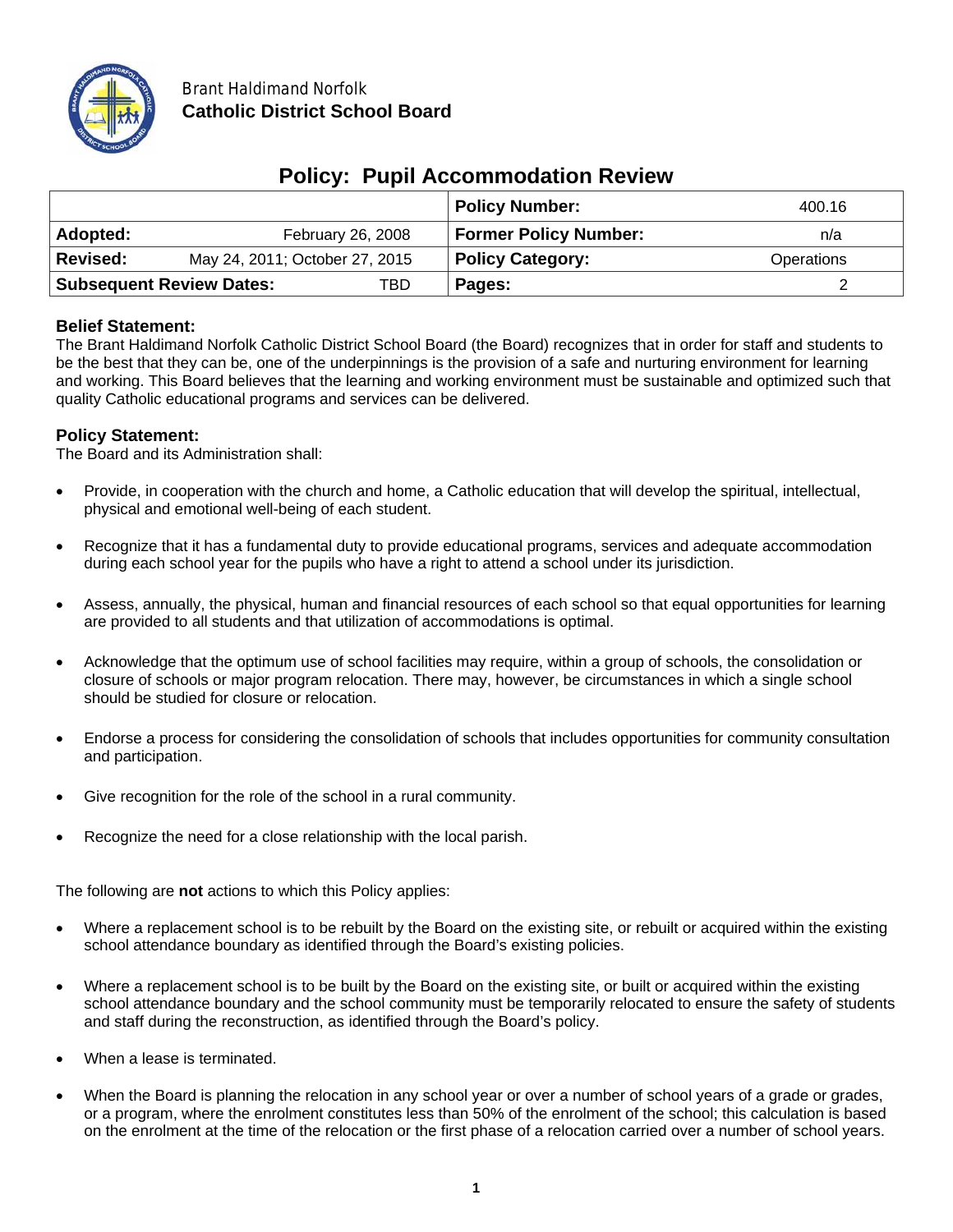

## Brant Haldimand Norfolk **Catholic District School Board**

- When the Board is repairing or renovating a school, and the school community must be temporarily relocated to ensure the safety of students during the renovations.
- Where a facility has been serving as a holding school for a school community whose permanent school is overcapacity and/or is under construction or repair.
- Where there are no students enrolled at the school at any time throughout the school year.

The Ministry's Pupil Accommodation Review Guideline states that, *School boards may proceed to establish a pupil accommodation review only after undertaking the necessary assessment of long-term capital and accommodation planning options for the school(s)* and that this planning be *informed by any relevant information obtained from local municipal governments and other community partners* through the Community Planning and Partnership Guideline (March 2015). Any decisions under this Policy should, therefore, take into account the Board's Long-Term Capital Plan (LTCP).

#### **Glossary of Key Policy Terms:** N/A

#### **References**

Brant Haldimand Norfolk Catholic District School Board Long-Term Capital Plan Ministry of Education Pupil Accommodation Review Guidelines (PARG, March 2015)

Ministry of Education Memorandum (Release of New Pupil Accommodation Review Guideline and Community Planning and Partnerships Guideline 2015:B9)

Administrative Review of the Accommodation Review Process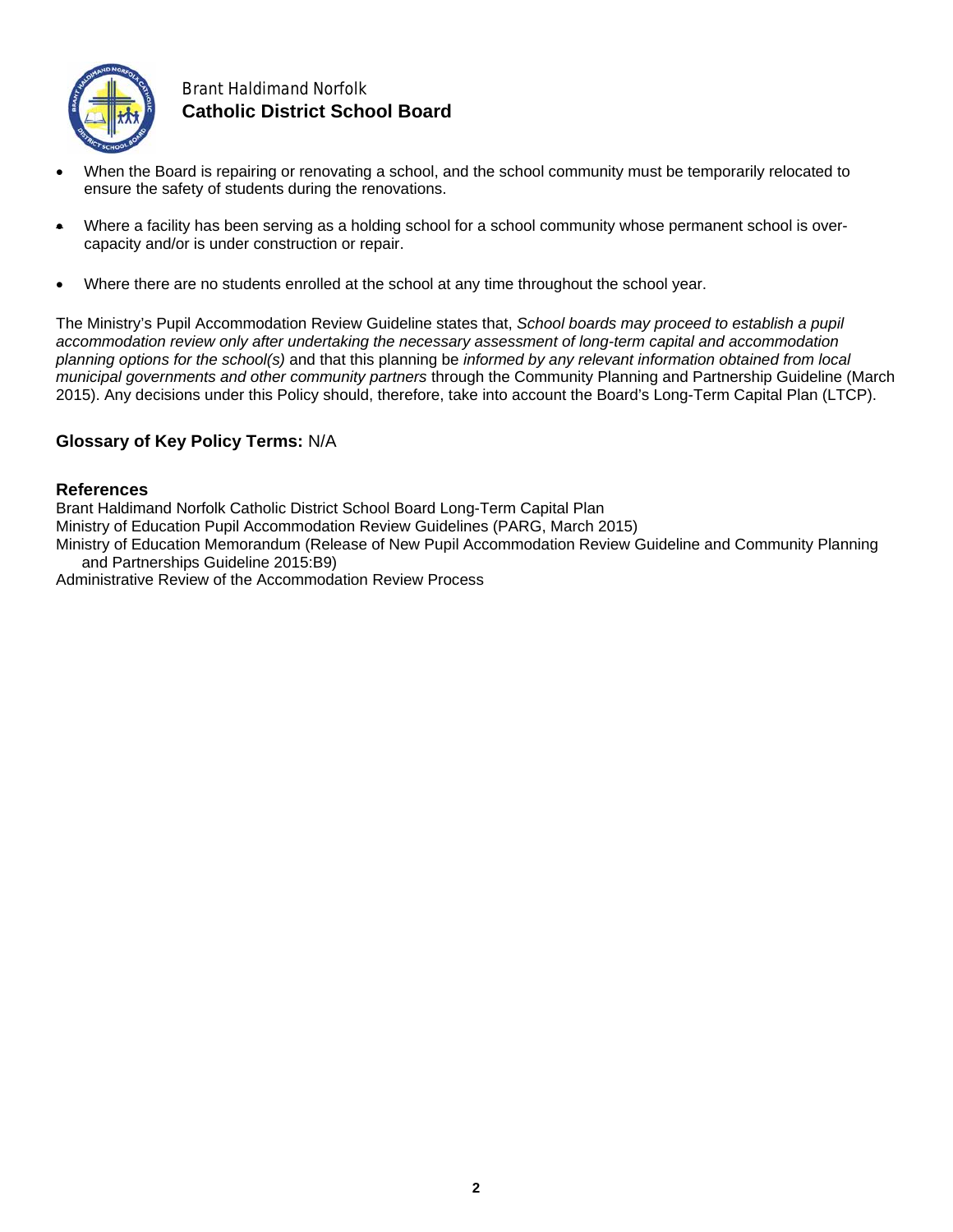

# **Pupil Accommodation Review AP 400.16**

| <b>Procedure for:</b> | All Staff                                      | <b>Adopted:</b> February 26, 2008                 |
|-----------------------|------------------------------------------------|---------------------------------------------------|
| Submitted by:         | Thomas R. Grice, Supt. of Business & Treasurer | <b>Revised: May 24, 2011,</b><br>October 27, 2015 |
| Category:             | Operations                                     |                                                   |

### **Purpose**

The purpose of this administrative procedure is to provide the framework for regulating the usage of school buildings to support the provision of quality, Catholic educational programs and services in optimally-utilized, quality facilities. This procedure will give clear direction on school accommodation when developed in collaboration with, and edified by, public input and participation. This procedure defines conditions, timelines, personnel involved, terms of reference and deliverables should an accommodation review be undertaken by the Brant Haldimand Norfolk Catholic District School Board (BHNCDSB).

### **Responsibilities**

#### **Trustees of the Board**

- Receives the Board staff report (*Final Staff Report*) from the Director of Education, including compiled feedback from any public delegations.
- Makes accommodation decisions.

#### **Director of Education**

 Board staff will prepare the *Final Staff Report* for the Director of Education, which will be presented to the Board of Trustees in public session at a regularly-scheduled meeting or a special meeting.

#### **Superintendent of Business & Treasurer or Designate**

- Serves as the secretary and staff resource person during the Accommodation Review process.
- Ensures that the Accommodation Review Committee successfully carries out its obligations under this Policy and its Terms of Reference.

#### **Superintendent of Education of School(s) Under Review**

Staff resource person during the Accommodation Review process.

#### **Principal of School(s) Under Review**

Staff resource person during the Accommodation Review process.

#### **Teaching Staff, as Appointed, of School(s) Under Review**

Member of the Accommodation Review Committee.

#### **Parent/Guardian, as Appointed, of the School(s) Under Review**

Member of the Accommodation Review Committee.

#### **Community Member, as Appointed**

Member of the Accommodation Review Committee.

#### **Parish Representative, as Invited**

Member of the Accommodation Review Committee.

#### **Local City / County Councillor (or designate), as Invited**

Member of the Accommodation Review Committee.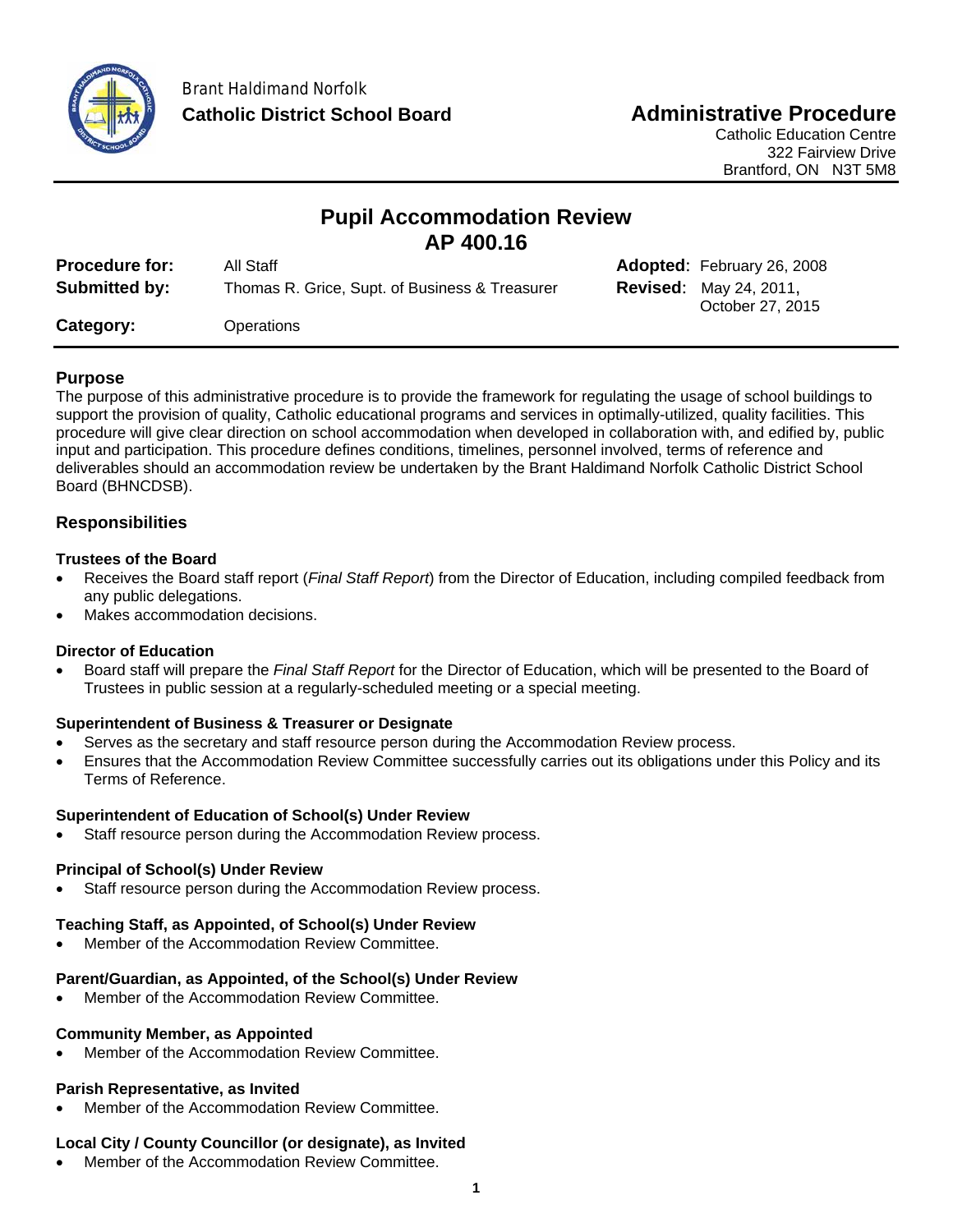

## **Information**

The Board's elementary schools are generally organized in groups, usually linked to a secondary school. The goal of providing a suitable and equitable range of learning opportunities in a school or group of schools requires monitoring and active curriculum and programming decisions. Decisions that might require consolidation, closure or major program relocation will take into account the needs of all of the students in all of the schools in a particular group. There may, however, be circumstances in which a single school should be studied for closure or relocation. Any decisions under this policy will take into account the Board's Long-Term Capital Plan (LTCP) for the area and potential partnership opportunities.

This administrative procedure incorporates the newly-revised Pupil Accommodation Review Guideline (PARG) released by the Ministry of Education in March 2015 and the Ministry companion document entitled, *Administrative Review of the Accommodation Review Process.* 

The key criteria of accommodation reviews include, but are not limited to:

- Student achievement.
- Student well-being.
- Board financial viability/sustainability.
- The Guiding Principles as defined in the BHNCDSB's Long-Term Capital Plan (LTCP).

### **Procedure**

### **1.0 School Accommodation Utilization Review**

The process for determining whether a school accommodation review should be initiated will begin with a review of the utilization of the Board's existing accommodations. This initial review should be undertaken by the Superintendent of Business & Treasurer or Designate in collaboration with a Superintendent of Education in accordance with the Board's most recent LTCP.

The review is to consider, at a minimum:

- The impact of the current and projected enrolment on program delivery and the operation of the school(s).
- The current physical condition of the school(s) and any repairs or upgrades required to ensure optimum operation of the building(s) and program delivery.
- The impact on the students, the BHNCDSB, the community, local municipal governments and community partners.

In the event that the School Accommodation Utilization Review indicates a school consolidation may be required, an Initial Staff Report shall be brought forward through the Director of Education to the Board of Trustees. The Initial Staff Report will include approval to launch an accommodation review, the schools under review, and the membership of the Accommodation Review Committee.

## **2.0 The Initial Staff Report**

The Initial Staff Report must contain one or more options to address the accommodation issue(s). The option(s) must address the following:

- A summary of accommodation issue(s) for the school(s) under review.
- Where students would be accommodated.
- If proposed changes to the existing facility or facilities are required as a result of the pupil accommodation review.
- Identify any program changes as a result of the proposed option.
- How student transportation would be affected; if changes take place.
- If new capital investment is required as a result of the pupil accommodation review, how the Board intends to fund the capital investment, as well as a proposal on how students would be accommodated if funding does not become available.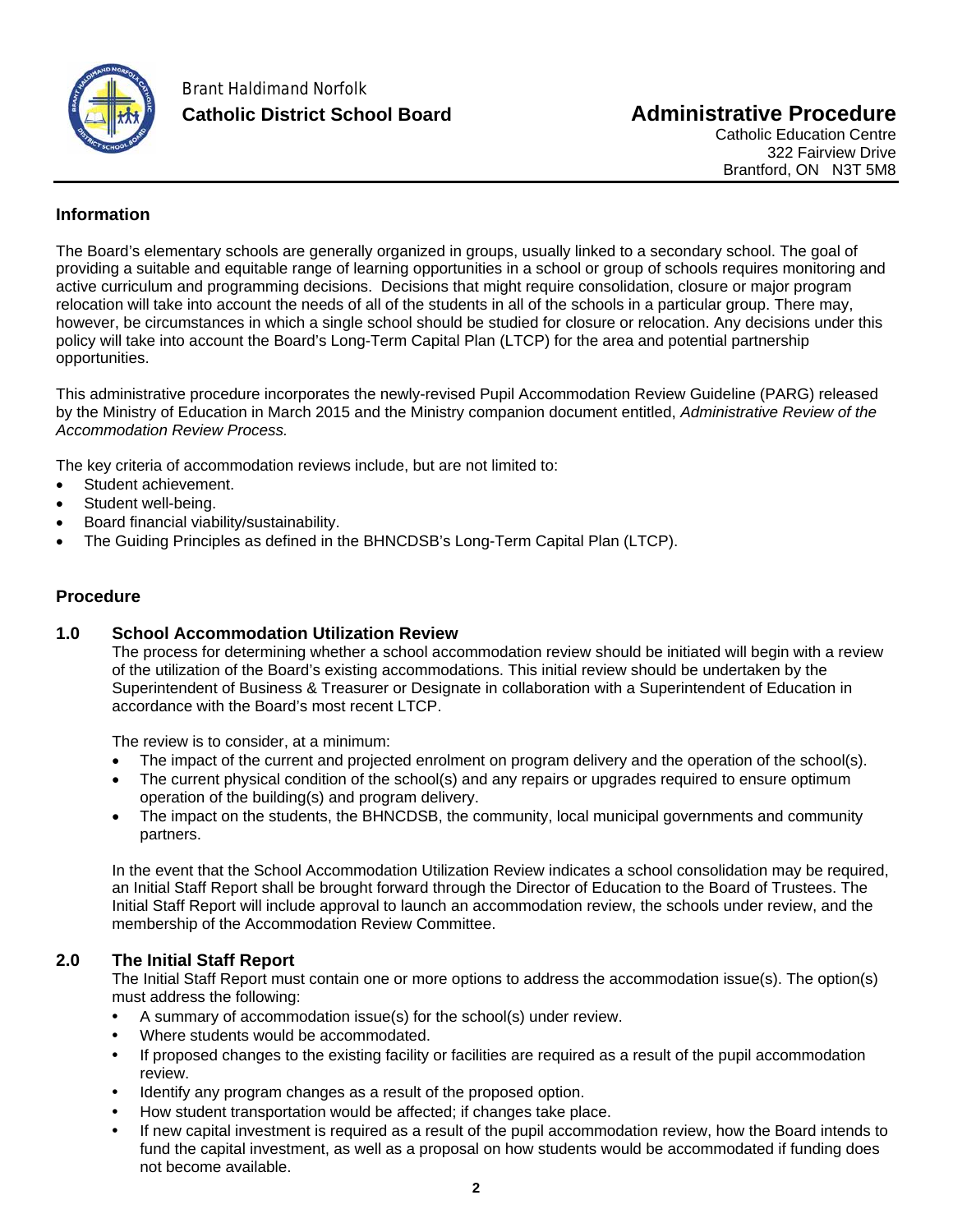

## Brant Haldimand Norfolk **Catholic District School Board Administrative Procedure**

Catholic Education Centre 322 Fairview Drive Brantford, ON N3T 5M8

- Any relevant information obtained from municipalities and other community partners prior to the commencement of the pupil accommodation review, including any confirmed interest in using the underutilized space.
- A recommended option, if more than one option is presented.
- A timeline for implementation.

The Initial Staff Report will be made available to the public, as determined in the Board's policy, and posted on the Board's website following the decision to proceed with a pupil accommodation review by the Board of Trustees.

### **3.0 Mandate of the Accommodation Review Committee**

- 3.1 The Accommodation Review Committee's mandate is to ensure that the Board of Trustee decisions, and the information to support staff options regarding an accommodation review, are with the involvement of an informed local community and is based on a broad range of criteria regarding the quality of the learning experience for students.
- 3.2 The Accommodation Review Committee is empowered to provide input, through the process of discussions and inquiries, on BHNCDSB staff options and information provided to them in the Initial Staff Report.

#### **4.0 Information to the Accommodation Review Committee**

- 4.1 BHNCDSB shall provide the Accommodation Review Committee with a copy of this Administrative Procedure, the Pupil Accommodation Review Policy, and the Pupil Accommodation Review Terms of Reference (Appendix A), which describes its mandate.
- 4.2 Prior to the commencement of any Accommodation Review Committee, Board staff may revise the Terms of Reference, if such revisions are warranted.
- 4.3 In accordance with the Pupil Accommodation Review Guideline, a School Information Profile (SIP) will be prepared by board staff for each of the school(s) under review. The SIP(s) are orientation documents to help the Accommodation Review Committee and the community understand the context surrounding the decision to include the specific school(s) in a pupil accommodation review. The SIP will include data that addresses the following two considerations about the school(s) under review:
	- value to the student, and
	- value to the school board.
- 4.4 The completed SIP(s) will be provided to the Accommodation Review Committee prior to its first working meeting. The SIP will include the following:
	- Information profiling the school(s) located within the area of the accommodation review. The profiles address the facility, instructional and school use.
- 4.5 The Accommodation Review Committee will review the completed SIP(s) and have the opportunity to request clarification on the SIP(s), should they require it. If there are multiple schools under review, the framework of the SIP will be the same for each school under review.
- 4.6 Staff may introduce additional items to SIPs that could be used to reflect local circumstances and priorities, which may help to further understand the school(s) under review.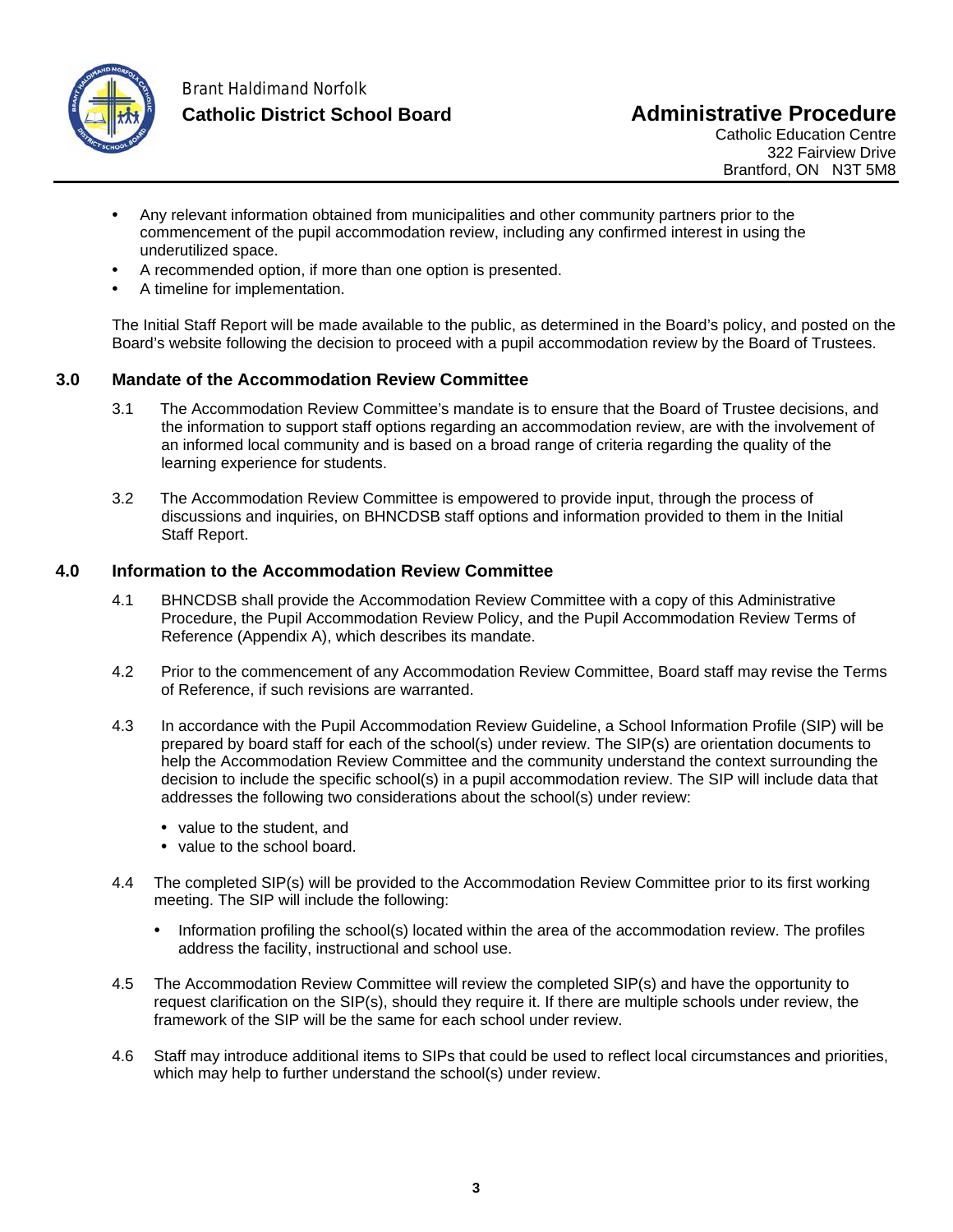

### **5.0 The Final Staff Report**

- 5.1 Board staff will prepare a report (Final Staff Report) for the Director of Education, which will be presented to the Board of Trustees in public session at a regularly-scheduled meeting or a Special Meeting of the Board of Trustees, as identified in Section 8.0 – Timelines.
- 5.2 As per the Pupil Accommodation Review Guideline, the Final Staff Report must include a Community Consultation section that contains feedback from the Accommodation Review Committee and any public consultations, as well as any relevant information obtained from municipalities and other community partners prior to and during the pupil accommodation review.

#### **6.0 Delegations to the Board of Trustees**

- 6.1 In addition to the public input sought through the work of the Accommodation Review Committee, the Board of Trustees allows an opportunity for members of the public to provide feedback on the Final Staff Report through public delegations.
- 6.2 Notice of the public delegation opportunities will be provided based on BHNCDSB policy.
- 6.3 Delegations will be presented to the Board of Trustees in public session at a regularly-scheduled meeting or a Special Meeting of the Board of Trustees, as identified in Section 8.0 – Timelines.
- 6.4 Board staff will compile feedback from delegations and present them to the Board of Trustees with the final Staff Report.

#### **7.0 Decision of the Board of Trustees**

7.1 As per the Pupil Accommodation Review Guideline, the Board of Trustees has the discretion to approve the recommendation(s) of the Final Staff Report as presented, modify the recommendation(s) of the Final Staff Report, or to approve a different outcome.

#### **8.0 Accommodation Review Timelines**

- BHNCDSB staff will meet with the appropriate municipality prior to the creation of an Initial Staff Report.
- Trustees will approve, through the Initial Staff Report, the start of an accommodation review, the schools under review, and the membership of the Accommodation Review Committee.
- Following the date of the Board of Trustees' approval to launch a pupil accommodation review, BHNCDSB will provide written notice of the Board of Trustees' decision within five business days to each of the affected single and upper tier municipalities and other identified community partners that expressed an interest prior to the pupil accommodation review.
- The written notice will include an invitation for a meeting to discuss and comment, as well as the opportunity to provide a written response, on the recommended option(s) in the Board's Initial Staff Report before the final public meeting.
- BHNCDSB will notify the Ministry of Education, through the office of the Assistant Deputy Minister of the Financial Policy and Business Division.
- The Initial Staff Report and School Information Profile (SIP) will be made available to the public and posted on the Board's website.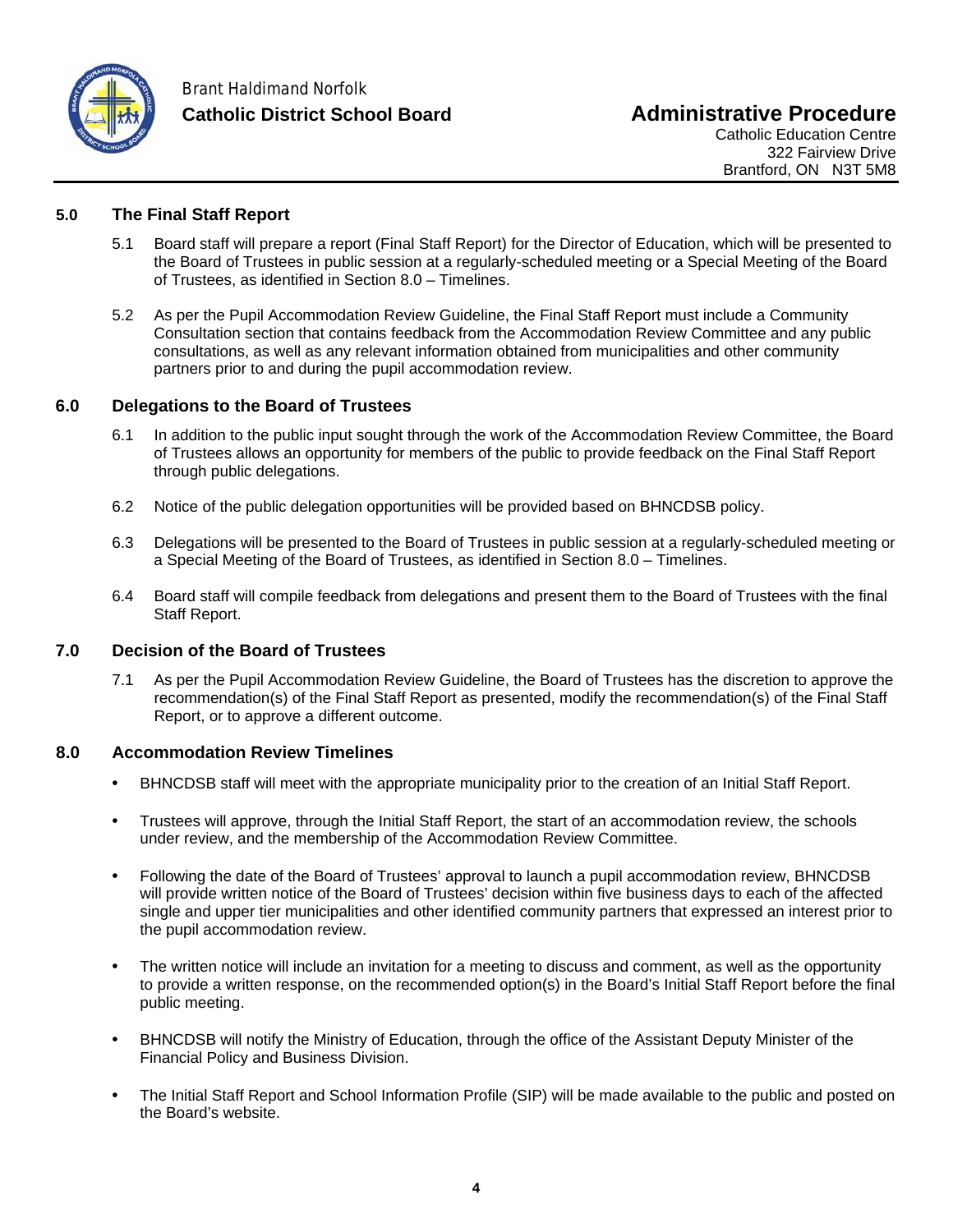

## Brant Haldimand Norfolk **Catholic District School Board Administrative Procedure**

Catholic Education Centre 322 Fairview Drive Brantford, ON N3T 5M8

- Beginning with the date of the Board of Trustees' approval to conduct a pupil accommodation review, there must be no fewer than 30 business days before the first public meeting is held.
- There must be a minimum period of 40 business days, to a maximum of 60 business days, between the first and final public meetings.
- The Final Staff Report must be presented to Trustees at the earliest available Board meeting, but no fewer than ten business days after the final public meeting.
- The Final Staff Report must be posted to the Board Website.
- From when the Final Staff Report is presented at a Board meeting, there must be no fewer than ten business days before the public delegations.
- There must be no fewer than ten business days between public delegations and the final decision of the Board of Trustees.

### **9.0 Modified Accommodation Review**

The Ministry's Pupil Accommodation Review Guideline states that, in certain circumstances, where the potential pupil accommodation options available are deemed by trustees to be less complex, BHNCDSB may undertake a Modified Pupil Accommodation Review process. See Ministry Pupil Accommodation Review Guideline, March 2015 for details.

#### **10.0 The School Integration Process**

If the Board of Trustees' decision is consolidation, closure or major program relocation, the following school year will be used to plan for and implement the Board's decision, except where the Board, in consultation with the affected community, decides that earlier action is required. The Board decision will set clear timelines regarding consolidation, closure or major program relocation. A transition plan will be communicated to all affected school communities within the Board. A separate advisory group referred to as the Integration Committee will be established immediately following the final decision to close a school to address the transition for students and staff of the affected schools. It is important that the integration of students and staff into their new school(s) is achieved in a way that is positive and supportive for the students and parents of the respective school communities.

#### 10.1 **Mandate of the Integration Committee**

The Integration Committee will plan for and implement the positive integration of students and staff affected by consolidation, closure or program relocation into their new school environment.

#### 10.2 **Composition of the Integration Committee**

The Integration Committee will consist of the following individuals:

- the appropriate Superintendent of Education
- one trustee, normally a trustee representing the area under study
- from each affected school:
	- $-$  the school principal
	- the school council chair or designate

The Committee has the authority to enlist additional members.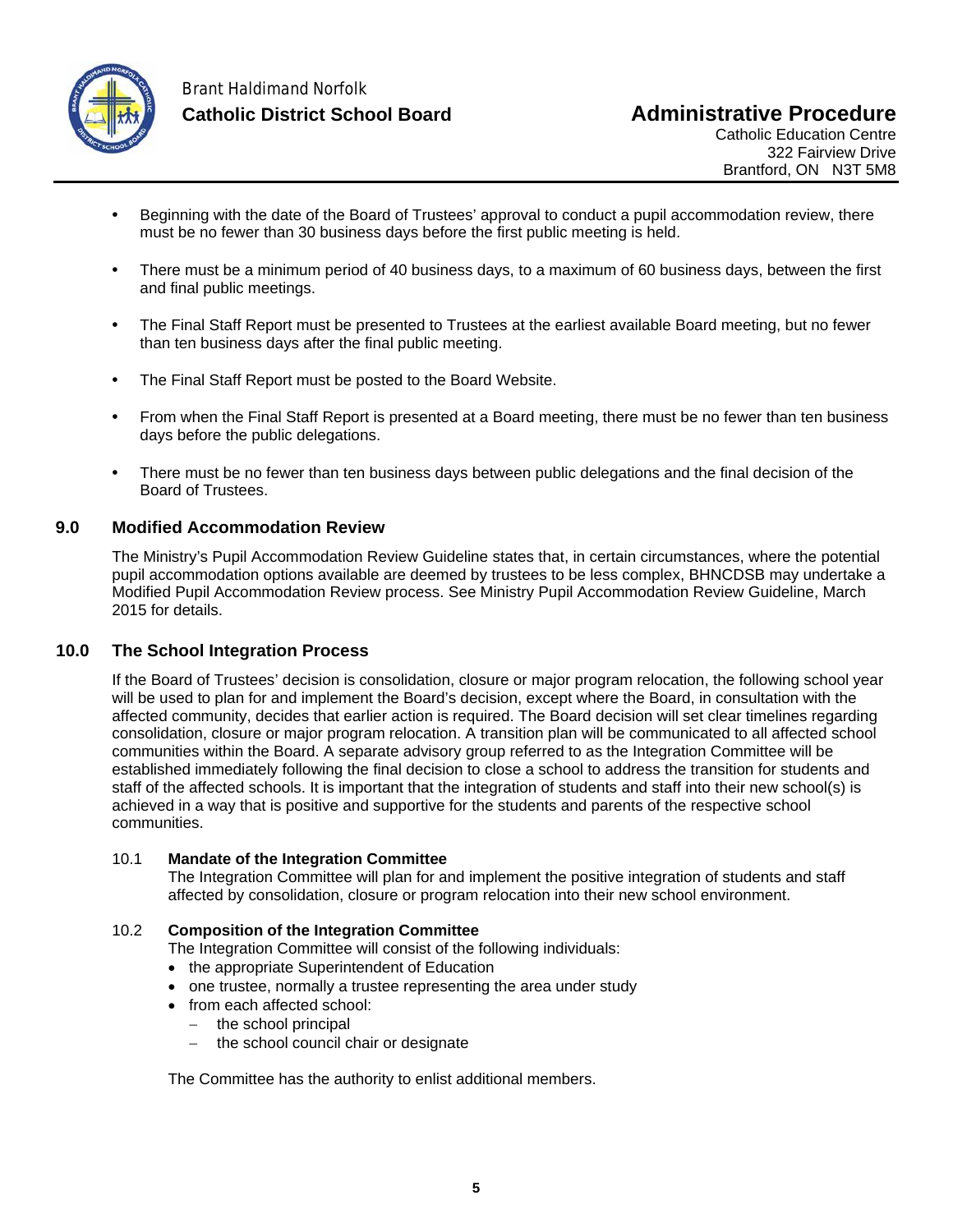

#### 10.3 **Operation of the Integration Committee**

The Chair of the Board will appoint one trustee as the Chair of the Integration Committee. The Superintendent of Education will function as secretary and resource person. Other resource personnel can be enlisted to assist the Integration Committee.

#### 10.4 **Meetings of the Integration Committee**

The Integration Committee will operate within the timelines in this Administrative Procedure and will meet as often as required.

#### 10.5 **School Closing Ceremony and Funding**

The Integration Committee will determine whether a school closing ceremony is appropriate. If a closing ceremony is recommended, the Committee will design the format and program. The Principal will contact the Superintendent of Business & Treasurer to make the necessary financial arrangements and obtain a budget allocation. The Board will provide funds up to \$500.

### **11.0 Administrative Review of the Accommodation Review Process**

- 11.1 An individual or group may seek a review of the Board's accommodation review process in accordance with the Ministry's document entitled, *Administrative Review of Accommodation Review Process,* which is appended to this Policy as Appendix B, posted on the Board's website, and available at the Catholic Education Centre upon request.
- 11.2 In accordance with the Administrative Review of Accommodation Review Process, an individual or group seeking a review of the Board's accommodation review process is required to demonstrate the support of a portion of the school community through the completion of a petition signed by a number of supporters equal to at least 30% of the affected school's student headcount (i.e., if the student headcount is 150, then 45 signatures would be required). Parents/Guardians of students and/or other individuals that participated in the accommodation review process are eligible to sign the petition.

#### **12.0 Table of Timelines and Milestones**

| Action                                                                                                 | By Whom                           | When                                                                                                          | Provision |
|--------------------------------------------------------------------------------------------------------|-----------------------------------|---------------------------------------------------------------------------------------------------------------|-----------|
| Presentation of the Initial Staff Report<br>to Board                                                   | <b>Director</b><br>(or designate) | As a result of the review of<br>Board LTCP.                                                                   | 1.0       |
| Decision to Establish an<br><b>Accommodation Review Committee</b>                                      | Board                             | As a result of the approval of the<br>Initial Staff Report.                                                   | 2.0       |
| Establishment of the Membership of<br>the Accommodation Review<br>Committee                            | Board                             | Following the decision to<br>approve the Initial Staff Report<br>and commence an<br>accommodation review.     | 10.2      |
| Municipality and Community Partner<br>Notice of Board Decision to Establish<br>an Accommodation Review | Staff                             | Within five (5) business days of<br>decision* of Trustee approval of<br>the Initial Staff Report.             | 8.0       |
| First Public Meeting                                                                                   | Staff                             | Not before a minimum of 30<br>business days* from the date of<br>the approval of the Initial Staff<br>Report. | 8.0       |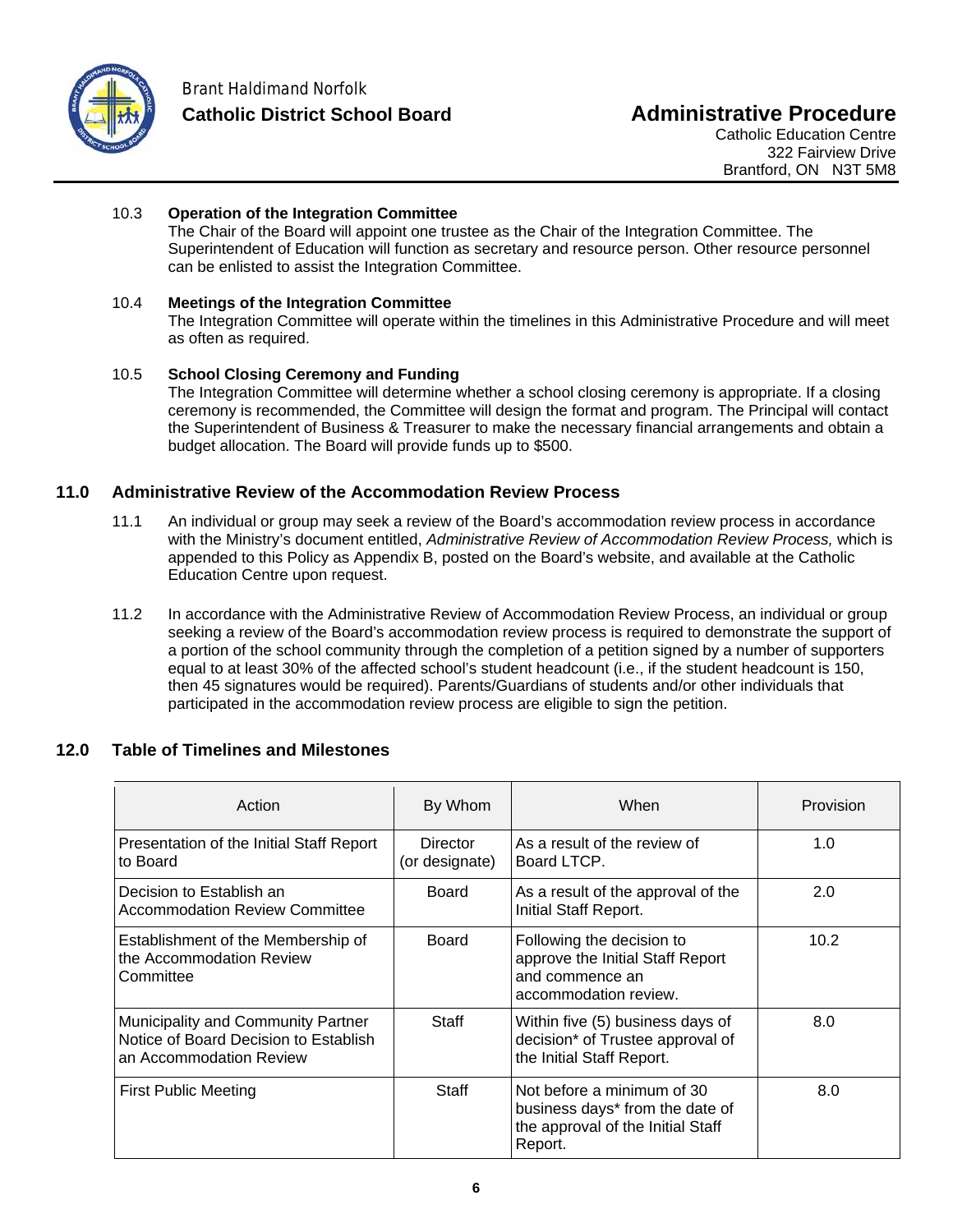

| Action                                                                  | By Whom         | When                                                                                                                      | Provision |
|-------------------------------------------------------------------------|-----------------|---------------------------------------------------------------------------------------------------------------------------|-----------|
| <b>First Working Group Meeting</b>                                      | <b>Staff</b>    | As scheduled by BHNCDSB<br>Senior Administration.                                                                         |           |
| <b>Final Public Meeting</b>                                             | <b>Staff</b>    | Minimum of 40 days, and<br>maximum of 60 days, between<br>first public meeting and final<br>public meeting*.              | 8.0       |
| Additional Working Group or Public<br>Meeting(s) (if required)          | Staff           | As scheduled by BHNCDSB<br>Senior Administration in<br>consultation with the<br><b>Accommodation Review</b><br>Committee. | 8.0       |
| Delivery of Final Staff Report to Board<br>of Trustees                  | <b>Director</b> | Earliest available Board meeting,<br>but not before 10 business days<br>after final public meeting.                       | 8.0       |
| <b>Public Delegations</b>                                               | <b>Board</b>    | Not before 10 business days after<br>the report is presented at a Board<br>meeting.                                       | 6.0       |
| Notice of Decision by Trustees on<br><b>School Accommodation Review</b> | <b>Staff</b>    | Not before 10 business days after<br>public delegations.                                                                  | 7.0       |
| Appointment of the Integration<br>Committee                             | <b>Director</b> | Within 10 business days of Board<br>decision.                                                                             | 10.0      |
| <b>Consolidation Occurs</b>                                             | Board           | As determined by Board.                                                                                                   | 10.0      |

\* Calendar days that are not a weekend or statutory holiday. It also does not include calendar days that fall within the Board's Christmas, spring and summer break.

### **Definitions**

#### **Accommodation Review Committee (ARC)**

An advisory body established by the Board to conduct a public accommodation review of a school or group of schools, which must include membership drawn from the community.

#### **Administrative Review of Accommodation Review Process**

A Ministry document, which specifies the conditions under which the Ministry may conduct a review of a school board's accommodation review process, once the process is complete and once the Board of Trustees have made a decision.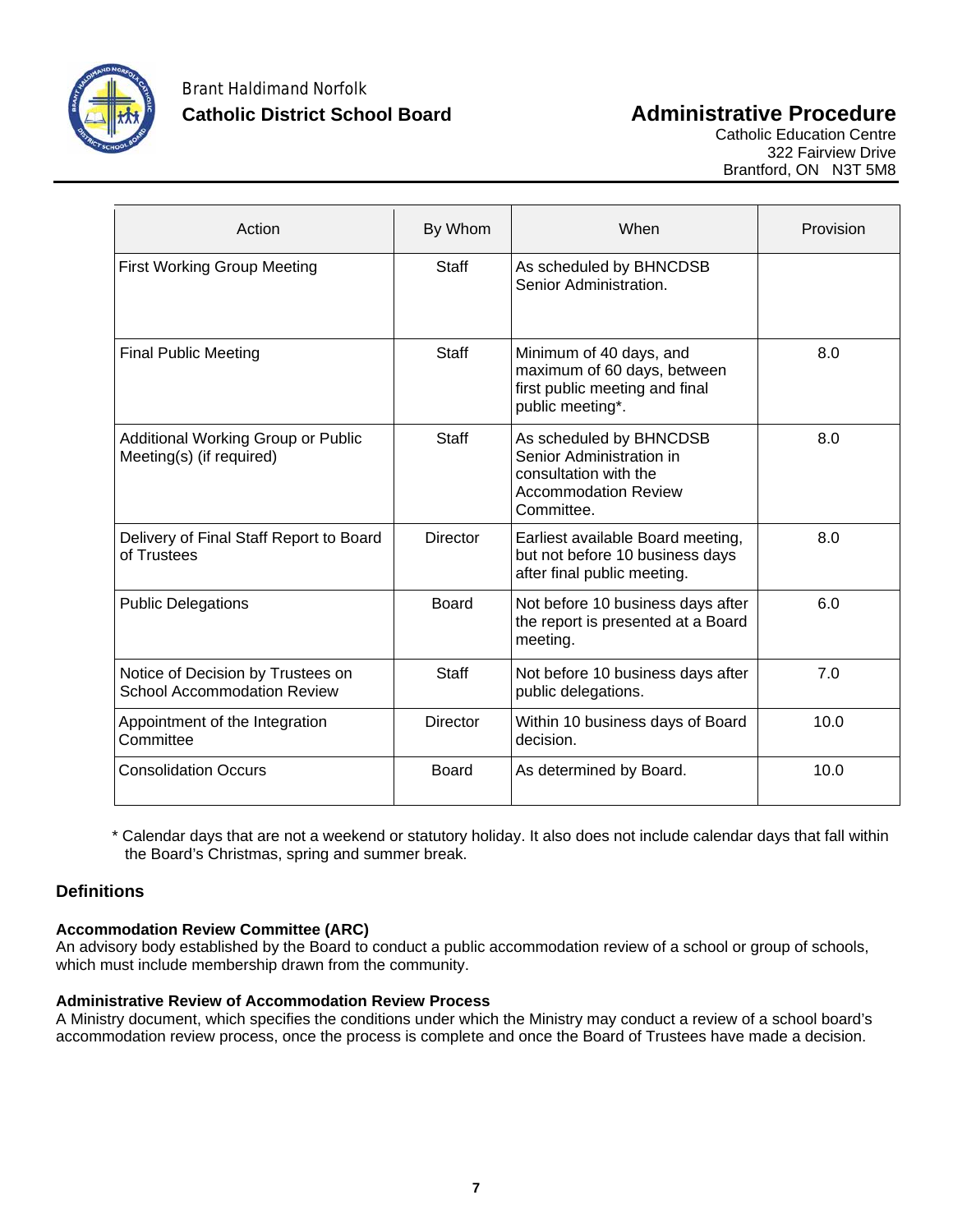

### **Director of Education (Director)**

The Director of Education of the Brant Haldimand Norfolk Catholic District School Board.

## **Final Staff Report**

A staff report capturing the accommodation review process, consultations and recommendations to the Board of Trustees for their review and decision.

## **Initial Staff Report**

A report to the Board of Trustees outlining the rationale and scope of a potential accommodation review.

## **Long-Term Capital Plan (LTCP)**

The Board's flexible study identifying future school accommodation adjustments, including the condition and utilization of current facilities, that are anticipated based on current and future enrolment projections.

#### **Ministry**

Ministry of Education for the Province of Ontario.

#### **Modified Accommodation Review Process**

In certain circumstances, where potential pupil accommodation options are deemed by the Board of Trustees to be less complex, trustees may find it appropriate to undertake a modified pupil accommodation review process.

#### **Pupil Accommodation Review Guideline (PARG)**

A Ministry document that provides direction to school boards regarding public accommodation reviews undertaken to determine the future of a school or group of schools.

#### **Pupil Accommodation Review Terms of Reference**

Terms of reference, which outline the mandate, role, membership, operating procedure, reference criteria and meetings of the Accommodation Review Committee.

#### **School Information Profile (SIP)**

An orientation document with data for each of the schools under a pupil accommodation review, which is used to assist the Accommodation Review Committee and the community to understand the context surrounding the decision to include the specific school(s) in a pupil accommodation review.

### **References**

Ministry of Education Pupil Accommodation Review Guideline (PARG), revised March 2015 Administrative Review of Accommodation Review Process Brant Haldimand Norfolk Catholic District School Board Long-Term Capital Plan (LTCP) Ministry of Education Memorandum (Release of New Pupil Accommodation Review Guideline and Community Planning and Partnerships Guideline 2015:B9)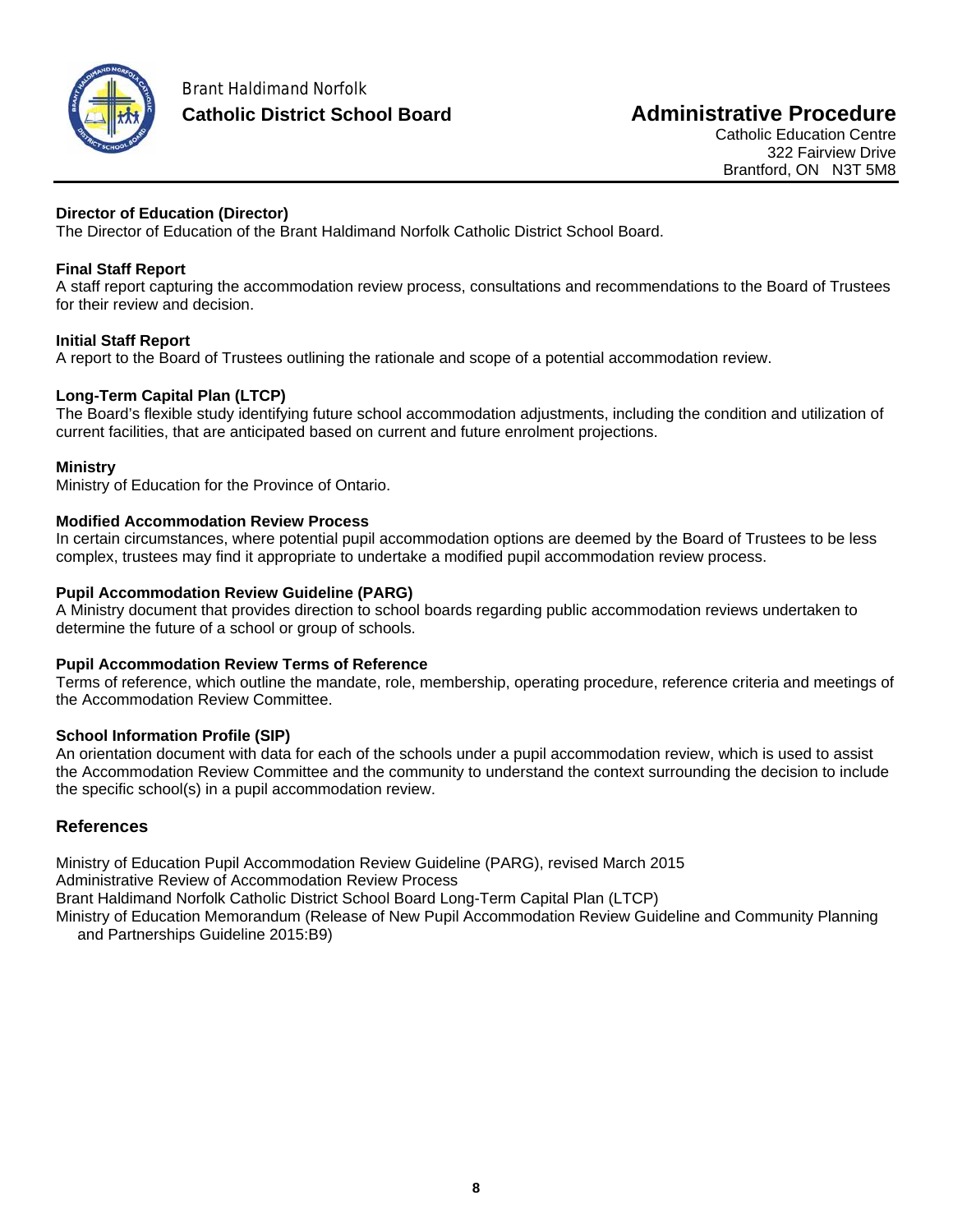

# **Pupil Accommodation Review Terms of Reference**

The Terms of Reference were developed in accordance with the Ministry's *Pupil Accommodation Review Guideline (March 2015)*.

### **1.0 Mandate of the Accommodation Review Committee**

- 1.1 The Accommodation Review Committee's (ARC) mandate is to ensure that Board of Trustees' decisions, and the information to support staff options regarding an accommodation review, are made with the involvement of an informed local community and are based on a broad range of criteria regarding the quality of the learning experience for students.
- 1.2 The ARC is empowered to provide input, through the process of discussions and inquiries, on BHNCDSB staff options and information provided to them in the *Initial Staff Report*.

#### **2.0 Role of the Accommodation Review Committee**

- 2.1 With school valuation as its focus and the Board's strategy for supporting student achievement, the ARC's role is to act as the official conduit for information shared between the Board and the school communities with respect to a school or group of schools being reviewed for the Board of Trustees' consideration and decision.
	- 2.1.1 The ARC shall review accommodation options and supporting data identified in the Initial Staff Report, communicate the information to their community, capture the community voice and relay the information back to the ARC and BHNCDSB staff, and provide local content to the accommodation review process.
- 2.2 The ARC may comment on the Initial Staff Report and may, throughout the pupil accommodation review process, seek clarification of the Initial Staff Report.
- 2.3 The ARC may provide other accommodation options than those in the Initial Staff Report; however, it must include supporting rationale for any such option.
- 2.4 The ARC members do not need to achieve consensus regarding the information provided to the Board of Trustees.
- 2.5 The ARC is charged to act as the official conduit for information shared between the Board and the school communities with reviewing information for the following schools:

[Insert List of School(s)]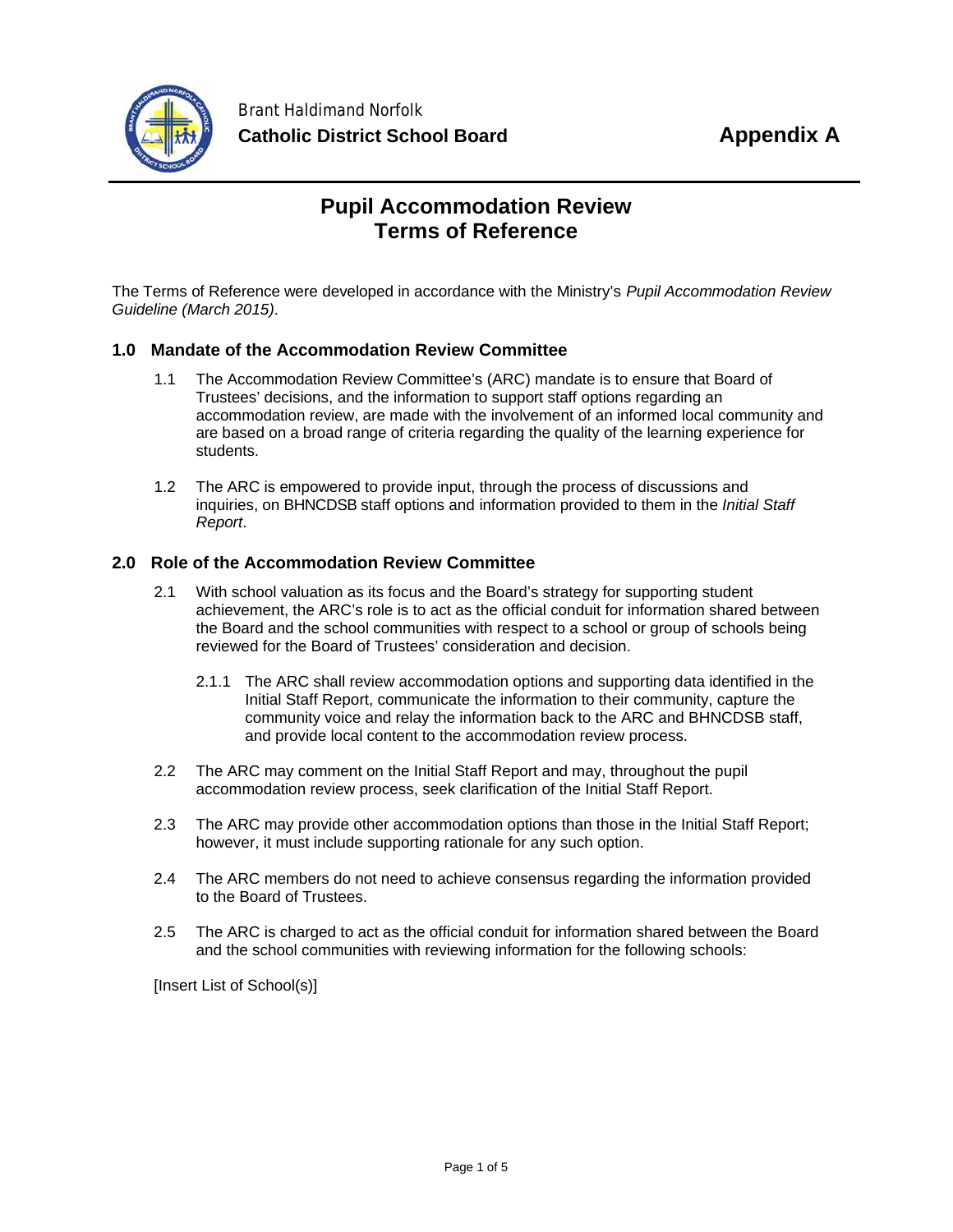#### **3.0 Membership of the Accommodation Review Committee**

- 3.1 The ARC should consist, at a minimum, of the following persons:
	- one (1) parent/guardian representative from each of the schools under review, chosen by their respective Catholic School Advisory Council (CSAC);
	- one (1) teaching representative from each school under review; and
	- one (1) community member with no child/ward currently attending BHNCDSB schools.
- 3.2 The ARC may include one (1) student leader from each school under review to participate (only applicable to secondary school accommodation reviews).
- 3.3 The ARC membership will be deemed to be properly constituted whether or not all of the listed members are able to participate.
- 3.4 Written invitation (letters to Catholic School Advisory Council(s), letters sent home with students) to participate on the ARC will be issued by the Board following the Board of Trustees' consideration of the Initial Staff Report, but prior to the first public meeting. A deadline date for acceptance will be established. If no response is received by the deadline date, the invitation to participate on the ARC will be considered as non-acceptance.
- 3.5 BHNCDSB will invite ARC members from each school(s) under review to an Orientation Session, which will describe the Committee mandate, roles and responsibilities and procedures.
- 3.6 ARC membership may be adjusted so that the Committee may function effectively.
- 3.7 Recognizing the value of the ARC's contribution to the Board's ability to provide quality educational opportunities for its students, ARC members must be prepared to make a commitment to attend all, or nearly all, of the working meetings and public meetings.
- 3.8 In the event that an ARC member is unable to commit to attending all, or nearly all, of the meetings, the ARC Chair has the authority to address the attendance issue and recommend a solution.
- 3.9 The ARC will have resource support available to provide information, when requested, or to provide expertise not already within the ARC. The following people are available resources:
	- the ARC Chair as appointed by Executive Council
	- the Trustee(s) of each school(s) under review
	- the Trustee(s) of associated schools
	- the Superintendent(s) of Education for each school(s) under review
	- the Superintendent of Business & Treasurer
	- the Principal from each school under review
	- administrative support
	- by way of invitation, a Parish Representative
	- by way of invitation, a local City Councilor (or designate)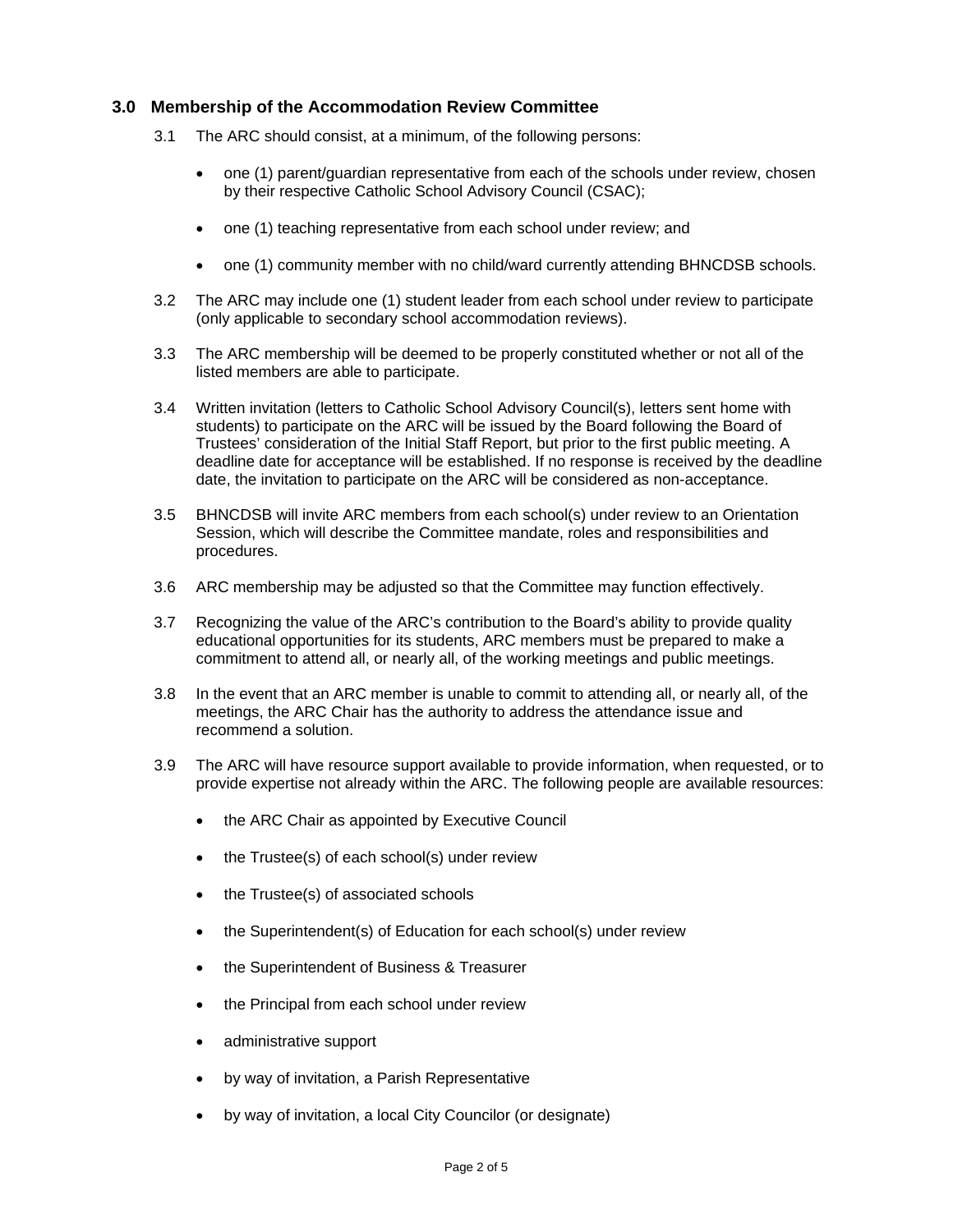- resource staff to enable the ARC to understand the issues that exist and to provide:
	- support to ensure compliance with the Board's policy and procedure;
	- information relevant to the mandate of the ARC, as requested by the Committee; and
	- information relevant to the mandate of the ARC to support community questions or requests.
- 3.10 If the ARC Chair sees a need for additional expertise or if additional expertise is requested by the Committee, guest ARC resources may be invited to attend specified meetings (i.e., students, BHNCDSB staff, community leaders) as agreed by the ARC members.

#### **4.0 Operation of the Accommodation Review Committee**

- 4.1 Executive Council will be responsible for appointing the Chair of the ARC. The ARC Chair is responsible for:
	- convening and chairing ARC meetings,
	- managing the development of the process according to the ARC mandate and the Terms of Reference; and
	- coordinating the activities of the ARC, as well as requesting support, resources and information relevant to the Committee's mandate from BHNCDSB staff.
- 4.2 A School Information Profile (SIP), as part of the Initial Staff Report, will be provided for each affected school prior to the ARC`s first working meeting, which will assist the ARC in fulfilling its mandate.
- 4.3 For each affected school, the SIP will include the following information and will be made available to the public via a posting on the Board's website and in print format at the Catholic Education Centre, upon request:
	- the section of the Board's most recent Long-Term Capital Plan, which deals with the area(s) under review; and
	- at a minimum, facility, instructional and school use information as per the Ministry Pupil Accommodation Review Guideline (PARG) regarding the school(s) identified within the area under review – see Section VIII of the PARG.
- 4.4 The ARC will meet as often as required to review all pertinent data and prepare for public meetings (a minimum of two public meetings).
- 4.5 The ARC shall determine a schedule of the dates, times and location of meetings as per the Pupil Accommodation Review Policy and Administrative Procedure 400.16.
- 4.6 Working meetings of the ARC may be held; regardless of the number of Committee members present.
- 4.7 The ARC will complete its work within the timelines outlined in the Policy and Administrative Procedure.
- 4.8 In the event that a Committee member is unable to fulfill his/her duties on the ARC, the Principal of the affected school(s), working with the Chair of the ARC, may appoint another representative. If a replacement cannot be found, the ARC will continue to function.
- 4.9 Board staff will respond to reasonable requests for additional information that has been requested by the Committee.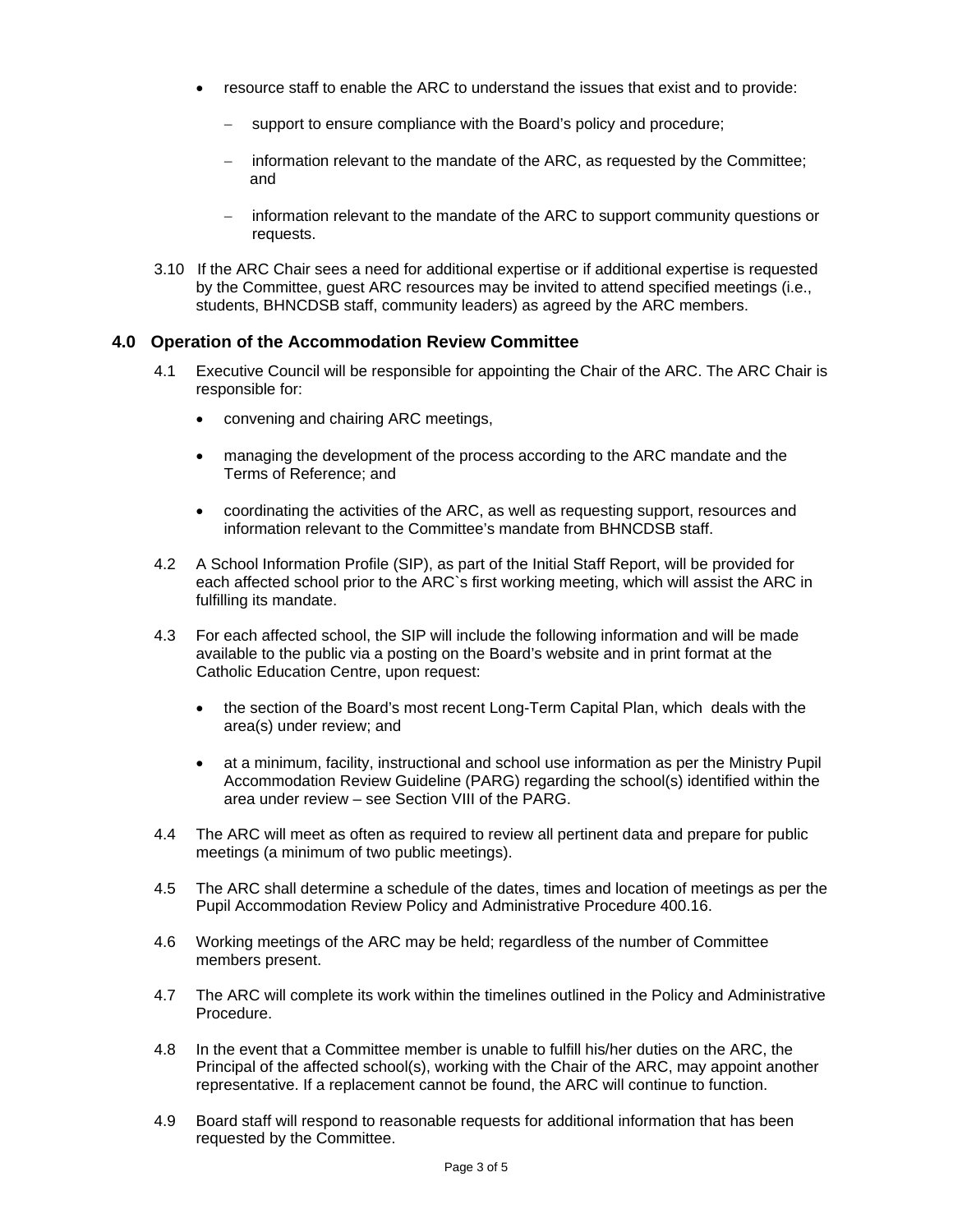- 4.10 Requests for information, in keeping with the ARC`s mandate and in keeping with the school(s) under review, will be provided by ARC resource staff in a timely manner for the Committee's use. It may not always be possible to obtain responses to requests for information in time for the next scheduled meeting. If this occurs, ARC resource staff will provide an estimated availability time.
- 4.11 All ARC meetings will be structured to encourage an open and informed exchange of views.

#### **5.0 Working Meetings**

- 5.1 Through working group meetings, the ARC shall review accommodation options and supporting data identified in the Initial Staff Report, communicate the information to their community, capture the community voice and relay the information back to the ARC and BHNCDSB staff, and provide local content to the accommodation review process. Additionally, the ARC will assist on how the information is prepared and presented at each of the minimum two public meetings. The materials prepared will support the objectives of the Terms of Reference.
- 5.2 The ARC may hold as many working meetings as is deemed necessary within the timelines established in BHNCDSB's Pupil Accommodation Review Policy and Administrative Procedure.
- 5.3 Resource staff will work with the ARC to prepare all working meeting and public meeting agendas and materials. Meeting agendas and materials are to be made available by e-mail to Committee members and posted on the Board's website, when possible, at least 24 hours in advance of the scheduled meeting.
- 5.4 Resource staff will ensure that accurate minutes are recorded. The minutes are to reflect the discussions held at working meetings and at public meetings. ARC meeting minutes will be posted to the Board's website after the minutes have been reviewed by the Committee. Both working and public meeting minutes will be included in the Final Staff Report to the Board of Trustees.
- 5.5 All information provided to the ARC is to be posted on the Board's website and made available in hard copy, if requested.
- 5.6 Working meetings of the ARC shall be open to observation by the public.

#### **6.0 Public Meetings**

- 6.1 In addition to ARC working meetings, BHNCDSB resource staff will facilitate a minimum of two public meetings. Public meetings will occur in one of the schools under review, provided the school is an accessible facility, at the Catholic Education Centre, or other suitable location. These meetings will be organized as follows:
	- At the first public meeting, resource staff will, at a minimum, present:
		- an overview of the ARC Orientation Session the ARC`s role; outline how the ARC will operate; the data the Committee received; and how they receive community input;
		- the Initial Staff Report with recommended option(s); and
		- $-$  the School Information Profiles.
	- At the second and/or final public meeting, resource staff will present to the public, a draft of the Final Staff Report; with its interim accommodation recommendation(s), and receive community input. Resource staff may make changes to the Final Staff Report based upon feedback at this meeting.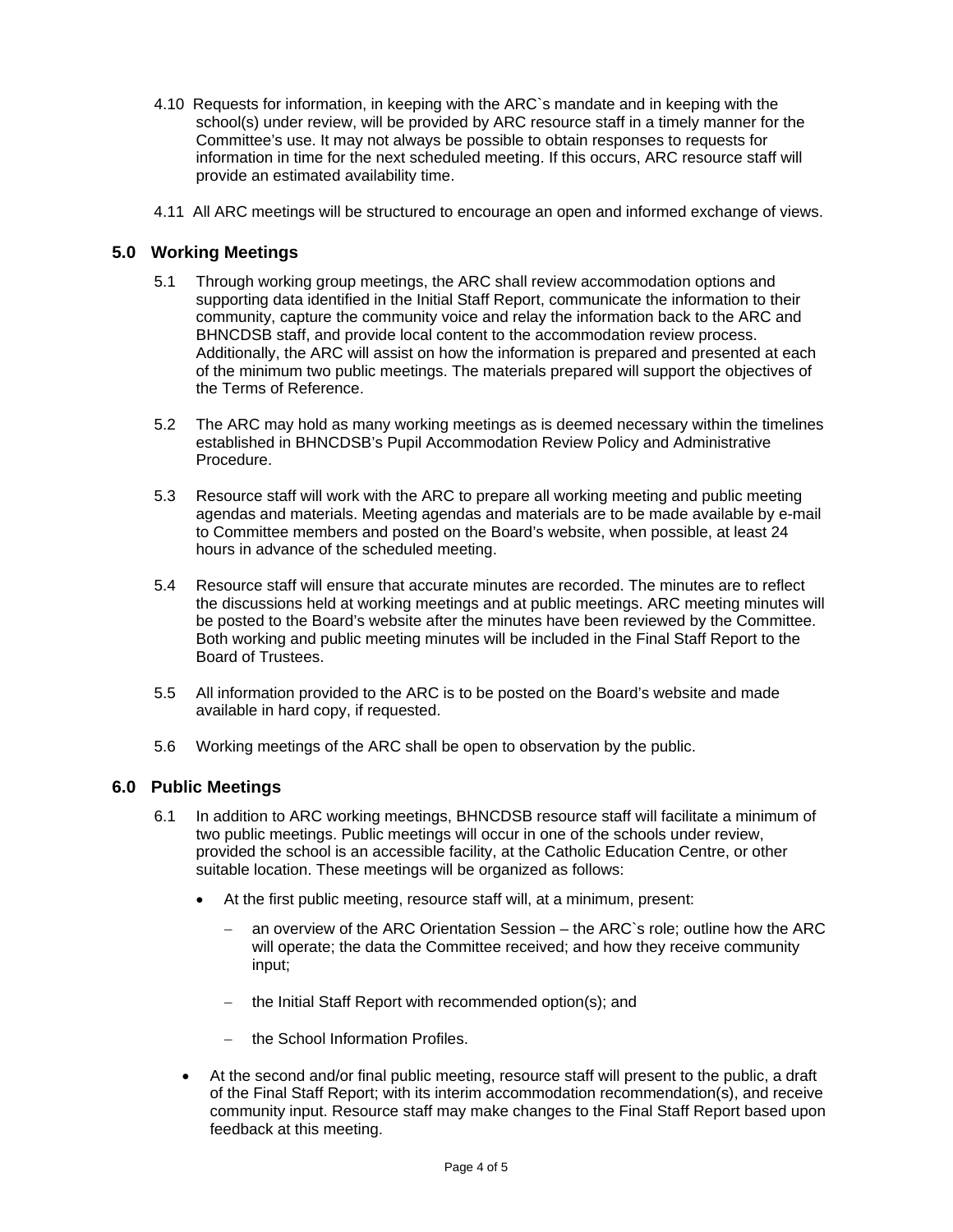- 6.2 Senior administration will call the first public meeting no earlier than thirty (30) business days after the date of approval by the Board of Trustees to launch a pupil accommodation review and as established in BHNCDSB's Pupil Accommodation Review Policy and Administrative Procedure.
- 6.3 Notification of all public meetings will be announced and advertised publicly by BHNCDSB staff through an appropriate range of media.

#### **7.0 Capital Planning Objectives and Facilities Partnership Opportunities**

- 7.1 BHNCDSB staff will outline its capital planning objectives for the area under review in order to provide the ARC with context for the accommodation review processes.
	- Capital planning objectives and information will be captured through the Long-Term Capital Plan (LTCP). The LTCP addresses the future needs of BHNCDSB students. The Initial Staff Report will also address planning objectives and reflect BHNCDSB's strategy for supporting student achievement and well-being.
	- Capital planning objectives will take into account opportunities for partnerships in accordance with the Community Planning and Partnerships Guideline (March 2015). Planning information and imminent accommodation review proposals will be shared with community partners and the relevant municipality staff prior to approval to commence with accommodation reviews.
	- The Board is to inform the ARC of such known or reasonably-anticipated partnership opportunities, or lack thereof, at the beginning of the ARC process and as captured in the Initial Staff Report.